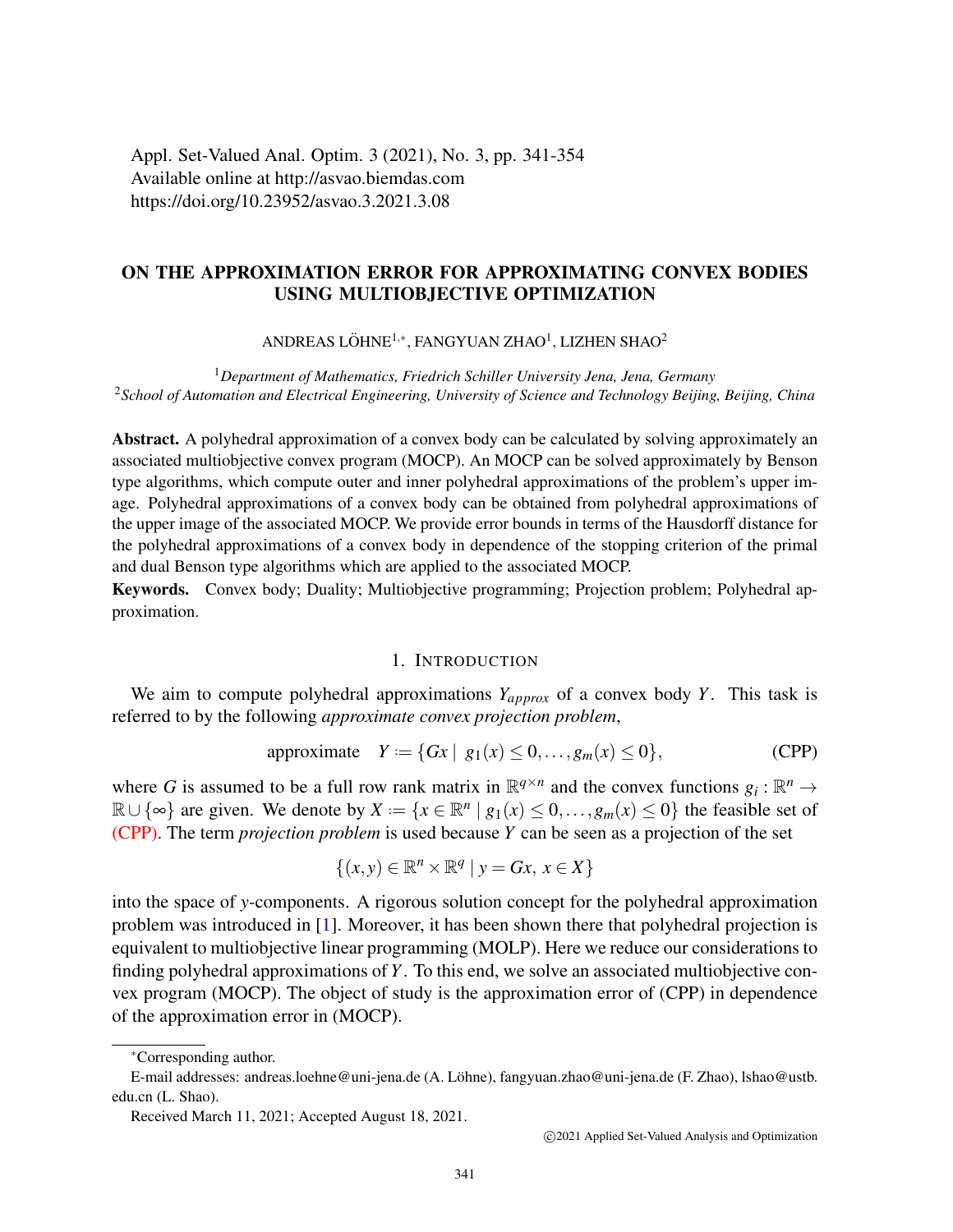#### 342 A. LÖHNE, F. ZHAO, L. SHAO

The feasible set *X* is a convex set. Moreover, *X* is assumed to be a *convex body*, i.e., a convex and compact set with the non-emtpy interior. Since *Y* is the image of *X* under the linear map *G*, it is also a convex body.

The following multiobjective convex program is associated to [\(CPP\)](#page-0-0) (see [\[1\]](#page-12-0) for a polyhedral prototype of this idea, and [\[2\]](#page-12-1) for an extension to the non-polyhedral convex case):

<span id="page-1-0"></span>
$$
\min \quad \Gamma(x) = \left( \begin{array}{c} Gx \\ -e^T Gx \end{array} \right) \quad w.r.t. \quad \leq_{\mathbb{R}^{q+1}_+} \quad s.t. \quad x \in X, \tag{MOCP}
$$

where *e* denotes the vector where all entries are one and  $\mathbb{R}^{q+1}_+$  $A^{q+1}_{+} := \{x \in \mathbb{R}^{q+1} : x \ge 0\}.$  Problem [\(MOCP\)](#page-1-0) is feasible as *X* is non-empty. The *image* of the feasible set is defined by  $\Gamma[X] :=$  $\{\Gamma(x) \in \mathbb{R}^{q+1} \mid x \in X\}$ . The *upper image* of [\(MOCP\)](#page-1-0) is the set  $\mathcal{P} := cl(\Gamma[X] + \mathbb{R}^{q+1}_+)$ .  $\Gamma[X]$ is compact because it is an image of the compact set *X* under a linear transformation. Consequently, the upper image  $P$  can be written as  $P = \Gamma[X] + \mathbb{R}^{q+1}_+$ .

In this paper, we provide tight bounds for the approximation error of the polyhedral projection problem [\(CPP\)](#page-0-0) in dependence of the prescribed tolerance  $\varepsilon > 0$  for the associated multiobjective convex program [\(MOCP\).](#page-1-0) This tolerance is defined by a certain stopping criterion in the primal and dual Benson type algorithms, respectively. We show that solving an arbitrary multiobjective convex program with the primal and dual Benson type algorithms, we obtain, respectively, an outer and inner approximation  $\mathcal{P}_{approx}$  of the upper image  $\mathcal P$  with (see Proposition [3.2](#page-5-0) and Proposition [4.2\)](#page-9-0)

$$
d_H(\mathcal{P}_{approx}, \mathcal{P}) \leq \varepsilon \sqrt{q+1},
$$

where *q* is the dimension of *Y* (i.e.,  $P$  is of dimension  $q + 1$ ) and  $d_H$  denotes the Hausdorff distance. In the framework of arbitrary multiobjective convex programs, this bound is tight for both the primal and dual algorithms.

[\(CPP\)](#page-0-0) is solved by applying a primal or dual Benson type algorithm to the associated [\(MOCP\)](#page-1-0) with tolerance  $\varepsilon > 0$ . For the convex body *Y*, we obtain, respectively, an outer and inner approximation *Yapprox*. We show that the Hausdorff distance between *Yapprox* and *Y* satisfies (see Theorem [3.1](#page-6-0) and Theorem [4.1\)](#page-10-0)

$$
d_H(Y_{approx}, Y) \le \varepsilon \sqrt{q^2 + q - 1}.
$$

This bound is tight in the sense that both the primal and dual Benson type algorithms can induce the worst case error in the projection problem [\(CPP\).](#page-0-0)

We see that the bound for the approximation error of [\(CPP\)](#page-0-0) differs from the bound for the approximation error for the associated [\(MOCP\)](#page-1-0) by the factor

$$
\gamma(q):=\sqrt{q-\frac{1}{q+1}}<\sqrt{q}.
$$

For  $q > 2$ , the bound for [\(CPP\)](#page-0-0) is bigger than the one for the associated [\(MOCP\).](#page-1-0) Related investigations were made independently in [\[3\]](#page-12-2).

If the functions  $g_i$ ,  $i = 1, ..., m$  are affine, then problem [\(CPP\)](#page-0-0) reduces to a polyhedral projection problem. The equivalence between polyhedral projection and multiobjective linear programming is used in *bensolve tools* (a software package for polyhedral calculus and related problems, see [\[4\]](#page-12-3)), where the MOLP solver *bensolve* [\[5\]](#page-12-4) is utilized to solve polyhedral projection problems. The options of *bensolve tools* allow to control the tolerance  $\varepsilon > 0$  of the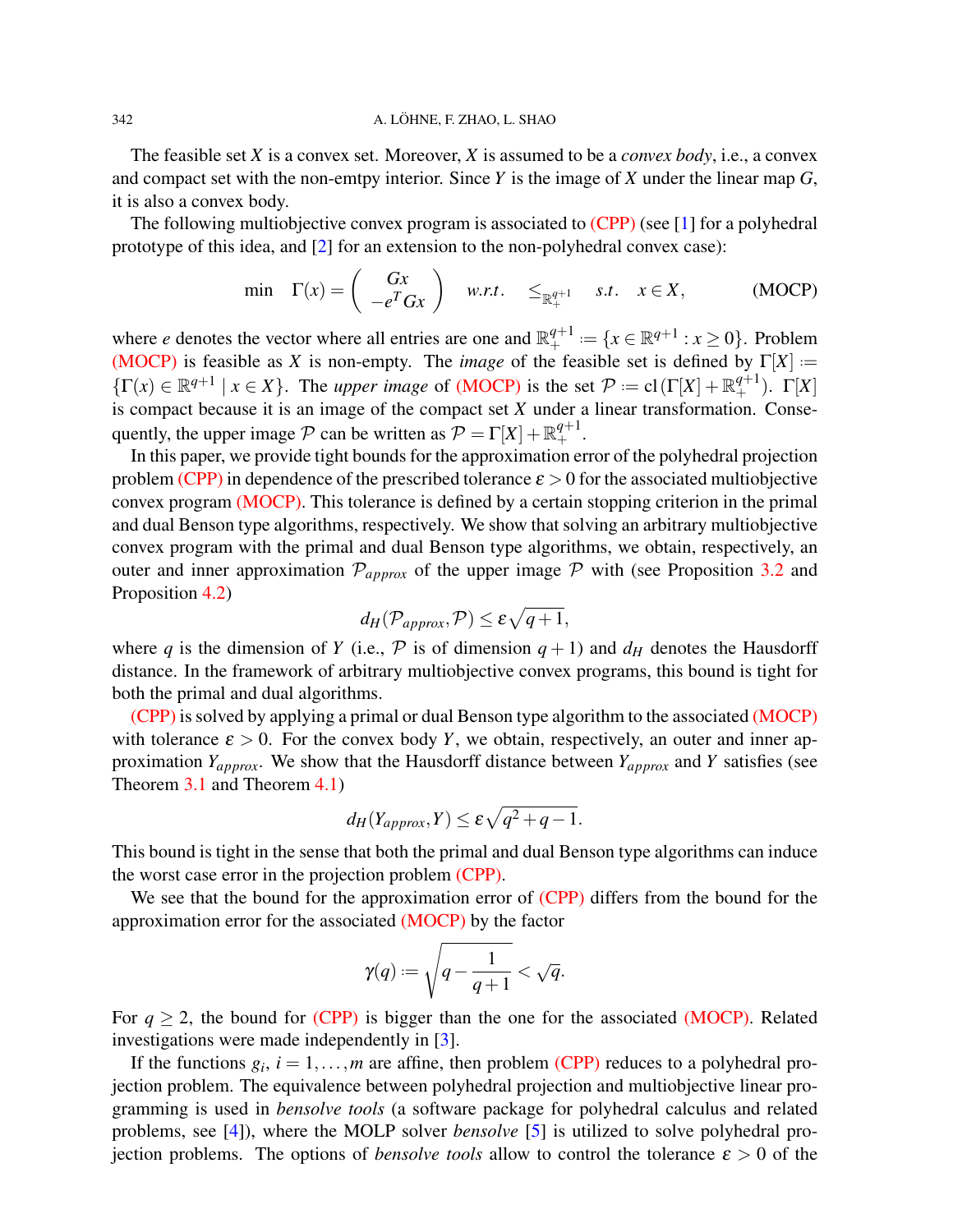associated MOLP. However, the resulting approximation error for the polyhedral approximation problems was not specified so far. This means our result is new even for the polyhedral case.

The results in this paper are based on so-called Benson type algorithms, insofar we relate our error bounds to the stopping criteria of these algorithms. These methods are named after Benson, who came up with an outer approximation algorithm for MOLP problems in 1998 [\[6\]](#page-12-5). Based on the geometric duality [\[7\]](#page-12-6), a dual variant of Benson's algorithm for MOLP was proposed in 2012 [\[8\]](#page-12-7). However, the basic idea of these algorithms can be found earlier in the literature. For instance, in 1982, Mukhamediev [\[9\]](#page-12-8) used ideas similar to the dual Benson type algorithm to solve certain global optimization problems. In 1992, Kamenev [\[10\]](#page-12-9) presented two adaptive methods to approximate convex bodies by polyhedra, which are similar to the primal and dual Benson type algorithms. The dual Benson type algorithm is also similar to the convex hull method by Lassez and Lassez from 1992 [\[11\]](#page-12-10). Benson's approach to solve MOLPs was extended to MOCP; see, e.g.,  $[12-16]$  $[12-16]$ .

This paper is organized as follows. Section [2](#page-2-0) is devoted to notation and preliminary results. In Section [3,](#page-4-0) the error bound for [\(CPP\)](#page-0-0) based on the primal Benson type algorithm is shown. The error bound for [\(CPP\)](#page-0-0) based on the dual Benson type algorithm is provided in Section [4.](#page-7-0) In Section [5,](#page-12-12) the last section, we draw some conclusions.

### 2. PRELIMINARIES

<span id="page-2-0"></span>The following notation will be used throughout this paper. For a set  $A \subseteq \mathbb{R}^q$ , we denote the boundary, interior, closure, convex hull of *A* by bd*A*, int*A*, cl*A*, conv*A*. Let  $a = (a_1, \ldots, a_{q+1})^T \in$  $\mathbb{R}^{q+1}$ ,  $A \subseteq \mathbb{R}^{q+1}$ . The vector, which omits the last component of *a*, is denoted by  $\pi(a)$ , i.e. for  $a = (a_1, \ldots, a_{q+1})^T$  we have  $\pi(a) = (a_1, \ldots, a_q)^T$ . For  $A \subseteq \mathbb{R}^{q+1}$  we set  $\pi[A] := \{ \pi(a) : a \in A \}$  $A$ }  $\subseteq \mathbb{R}^q$ . *I* denotes the identity matrix and  $e^i$  is the *i*-th unit vector. The hyperplane

$$
H := \{ y \in \mathbb{R}^{q+1} : e^T y = 0 \}
$$

is frequently used.

The image of the feasible set  $\Gamma[X]$ , the upper image  $\mathcal P$  in problem [\(MOCP\),](#page-1-0) and the convex set *Y* in [\(CPP\)](#page-0-0) are related in the following sense.

<span id="page-2-1"></span>Proposition 2.1. *For problem* [\(MOCP\)](#page-1-0)*, the following statements hold.*

- (i)  $\Gamma[X] = \mathcal{P} \bigcap H$ ,
- (ii)  $Y = \pi[\Gamma[X]].$

*Proof.* (i) For all  $y \in \Gamma[X]$ ,  $e^T y = 0$  holds. This implies  $\Gamma[X] \subseteq H$ . We have  $\Gamma[X] \subseteq \Gamma[X] +$  $\mathbb{R}^{q+1}_+ = \mathcal{P}$ . Thus  $\Gamma[X] \subseteq \mathcal{P} \cap H$ . Now let  $s \in \mathcal{P} \cap H$ . Then there exist  $x \in X$  and  $t \in \mathbb{R}^{q+1}_+$  such that  $s = \Gamma(x) + t$  and  $e^T s = e^T \Gamma(x) + e^T t = e^T t = 0$ . This yields  $t = 0$  and thus  $s \in \Gamma[X]$ .

(ii) Follows from the definitions of  $\pi(\cdot)$ ,  $\Gamma[X]$ , and *Y*.

A Benson type algorithm computes an *outer approximation* P*outer* (resp. *inner approximation*  $P_{inner}$ ). This means  $P_{outer}$  (resp.  $P_{inner}$ ) is a superset (resp. subset) of P and close to P in some sense. We next show that a set  $\mathcal{P}_{outer} \supseteq \mathcal{P}$  yields a set  $Y_{outer} \supseteq Y$  and a set  $\mathcal{P}_{inner} \subseteq \mathcal{P}$  yields a set  $Y_{inner} \subseteq Y$ . Later we show that  $Y_{outer}$  and  $Y_{inner}$  are close to *Y* in some sense.

<span id="page-2-2"></span>**Proposition 2.2.** *For*  $\mathcal{P}_{outer} \supseteq \mathcal{P}$  *and*  $\mathcal{P}_{inner} \subseteq \mathcal{P}$ *,*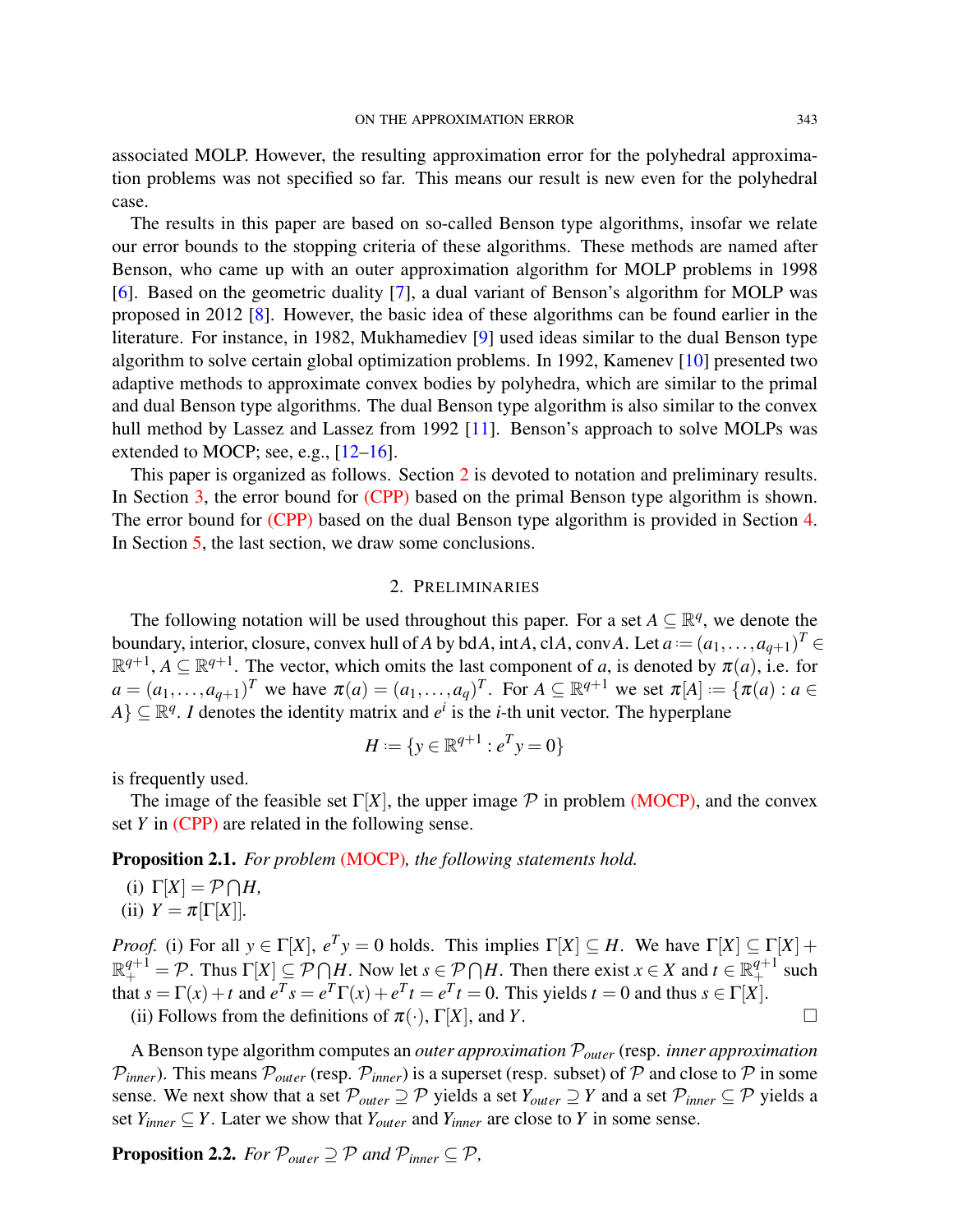$(i)$   $Y_{outer} := \pi[\mathcal{P}_{outer} \cap H] \supseteq Y$ ,  $(iii)$   $Y_{inner} := \pi[\mathcal{P}_{inner} \cap H] \subseteq Y$ .

*Proof.* (i) From  $P_{outer} \supseteq P$  and Prop. [2.1](#page-2-1) (i), we obtain  $P_{outer} \cap H \supseteq P \cap H = \Gamma[X]$ . Thus  $\pi[\mathcal{P}_{outer} \cap H] \supseteq \pi[\Gamma[X]]$ . Prop. [2.1](#page-2-1) (ii) yields  $Y_{outer} \supseteq Y$ .

(ii) From  $P_{inner} \subseteq P$  and Proposition [2.1](#page-2-1) (i), we obtain  $P_{inner} \cap H \subseteq P \cap H = \Gamma[X]$ . Thus  $\pi[\mathcal{P}_{inner} \cap H] \subseteq \pi[\Gamma[X]]$ . Prop. [2.1](#page-2-1) (ii) yields  $Y_{inner} \subseteq Y$ .

We next recall the *geometric dual problem* of [\(MOCP\)](#page-1-0) (cf. [\[15\]](#page-13-1)). For  $t \in \mathbb{R}^{q+1}$ , let

<span id="page-3-0"></span>
$$
w(t) := \left(t_1, \ldots, t_q, 1 - \sum_{i=1}^q t_i\right)^T.
$$

The geometric dual of [\(MOCP\)](#page-1-0) is given by

$$
\max \quad D^*(t) \quad w.r.t. \leq_K \quad s.t. \quad w(t) \geq 0,
$$
\n(MOCP\*)

where

$$
D^*(t) := \left(t_1,\ldots,t_q,\inf_{x\in X}\left[w(t)^T\Gamma(x)\right]\right)^T,
$$

 $K := \mathbb{R}_+(0,0,\ldots,0,1)^T$  and  $\leq_K$  is the ordering induced by the cone *K*, that is,  $y^* \leq_K v^*$  iff  $v^* - y^* \in K$ . The *lower image* of (MOCP<sup>\*</sup>) is defined as  $\mathcal{D} := D^*[\mathcal{T}] - K$ , where  $\mathcal{T} := \{t \in \mathcal{T} : |t| \leq T\}$  $\mathbb{R}^{q+1}$  |  $w(t) \ge 0$ } is the feasible region of (MOCP<sup>\*</sup>). For  $y, y^* \in \mathbb{R}^{q+1}$ , we consider the two following hyperplane-valued maps:

$$
\mathcal{H}: \mathbb{R}^{q+1} \rightrightarrows \mathbb{R}^{q+1}, \qquad \mathcal{H}(y^*) := \{y \in \mathbb{R}^{q+1} : \varphi(y, y^*) = 0\},
$$
  

$$
\mathcal{H}^*: \mathbb{R}^{q+1} \rightrightarrows \mathbb{R}^{q+1}, \qquad \mathcal{H}^*(y) := \{y^* \in \mathbb{R}^{q+1} : \varphi(y, y^*) = 0\},
$$

where  $\varphi$  is a bi-linear *coupling function* defined as

$$
\varphi(y, y^*) = \sum_{i=1}^q y_i y_i^* + y_{q+1} \left( 1 - \sum_{i=1}^q y_i^* \right) - y_{q+1}^*.
$$

For the *duality mapping*

$$
\Psi: 2^{\mathbb{R}^{q+1}} \to 2^{\mathbb{R}^{q+1}}, \quad \Psi(F^*) \coloneqq \bigcap_{y^* \in F^*} \mathcal{H}(y^*) \cap \mathcal{P},
$$

the following *geometric duality* relation between  $P$  and  $D$  holds:

Theorem 2.1 ([\[17\]](#page-13-2)). Ψ *is an inclusion reversing one-to-one mapping between the set of all K*−*maximal exposed faces of* D *and the set of all weakly minimal exposed faces of* P*. The inverse map is given by*

$$
\Psi^{-1}(F) = \bigcap_{y \in F} \mathcal{H}^*(y) \cap \mathcal{D}.
$$

Finally, we recall two kinds of scalarizations for [\(MOCP\).](#page-1-0) For  $w \in \mathbb{R}^{q+1}$ ,  $e^T w = 1$ , the *weighted sum scalarization* is the convex program

<span id="page-3-1"></span>
$$
\min_{x} w^T \Gamma(x) \quad \text{s.t.} \quad g(x) \le 0. \tag{P_1(w)}
$$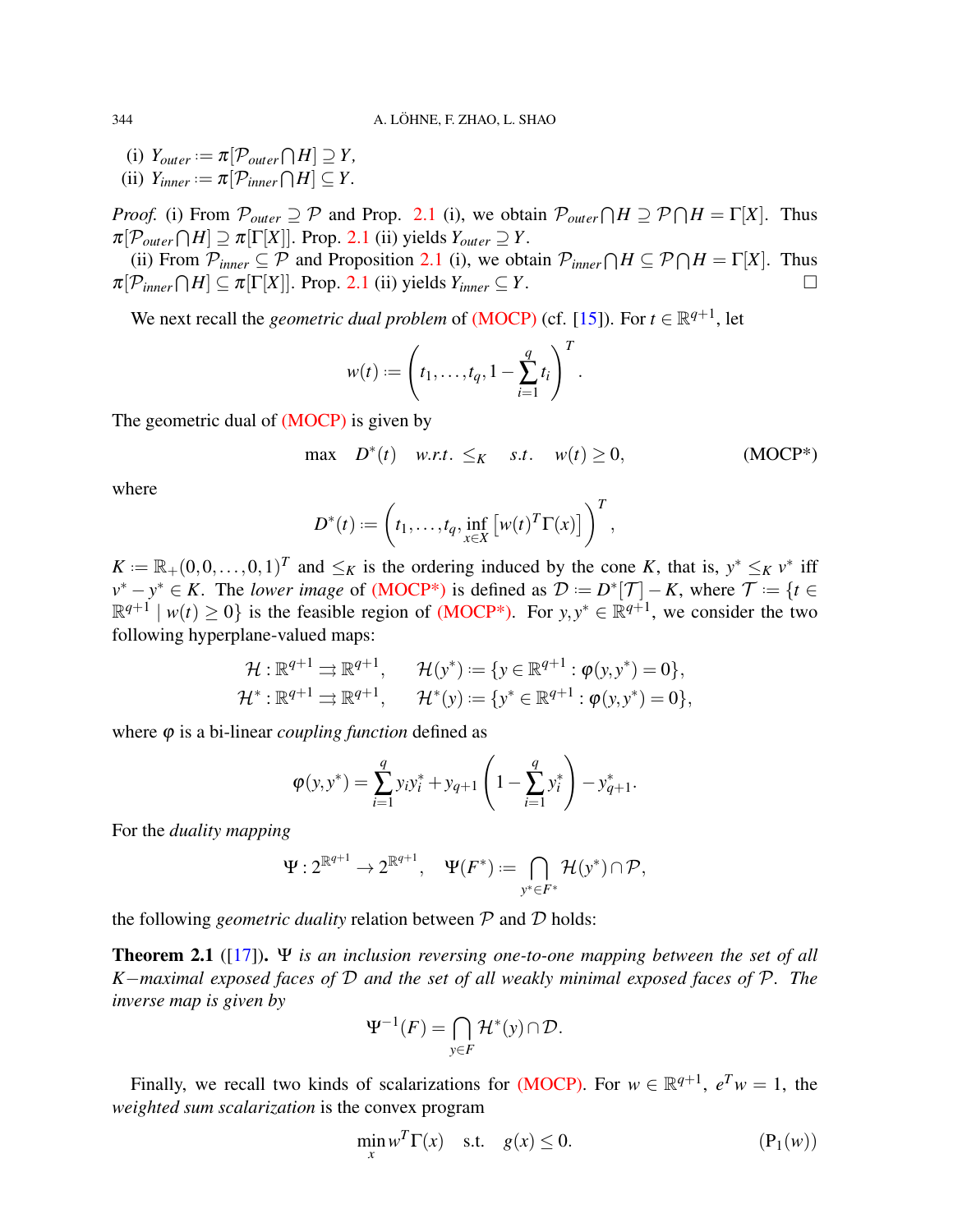The Lagrangian dual program of  $(P_1(w))$  $(P_1(w))$  is

$$
\max_{u \in \mathbb{R}^m} \inf_{x \in \mathbb{R}^n} \left[ w^T \Gamma(x) + u^T g(x) \right] \quad \text{s.t.} \quad u \ge 0,
$$
\n(D<sub>1</sub>(w))

where  $g = (g_1, \ldots, g_m)^T$  and  $0 \cdot \infty := 0$ . An optimal solution of  $(P_1(w))$  $(P_1(w))$  is a weak minimizer of [\(MOCP\)](#page-1-0) (see, e.g., [\[18\]](#page-13-3)).

The other kind of scalarization for [\(MOCP\)](#page-1-0) is known under different names in the literature, among them: *translative scalarization*, *Tammer-Weidner scalarization* or *Pascoletti-Serafini scalarization*. It depends on a parameter vector  $v \in \mathbb{R}^{q+1}$ , which typically does not belong to  $int \mathcal{P}$ . It is given by the convex program

$$
\min_{x \in \mathbb{R}^n, z \in \mathbb{R}} z \quad \text{s.t.} \quad g(x) \le 0, \ \Gamma(x) - z e - v \le 0. \tag{P_2(v)}
$$

Its Lagrangian dual problem is

$$
\max_{\substack{u \in \mathbb{R}^m \\ w \in \mathbb{R}^{q+1}}} \inf_{x \in \mathbb{R}^n} \left[ w^T \Gamma(x) + u^T g(x) \right] - w^T v \quad \text{s.t.} \quad u \ge 0, \ w \ge 0, \ w^T e = 1. \tag{D_2(v)}
$$

In this paper, we will use the Hausdorff distance to measure the approximation error. For nonempty sets  $M, N \subseteq \mathbb{R}^q$  with  $M \subseteq N$ , it can be expressed as

<span id="page-4-2"></span><span id="page-4-1"></span>
$$
d_H(M,N) := \sup_{b \in N} \inf_{a \in M} ||a - b||_2.
$$

<span id="page-4-4"></span>**Lemma 2.1.** *Consider nonempty sets*  $M, N \subseteq \mathbb{R}^q$  *and a vector*  $d \in \mathbb{R}^q$  *such that*  $N + \{d\} \subseteq M \subseteq$ *N. Then,*

$$
d_H(M,N) \leq ||d||_2.
$$

*Proof.* For arbitrary  $u \in N$ , we have  $u + d \in M$ , i.e., there exists  $v \in M$  such that  $u + d = v$ . Since  $M \subseteq N$ , we obtain  $d_H(M, N) = \sup$ *u*∈*N*  $\inf_{a \in M} ||a - u||_2$  ≤  $||d||_2$ . □

### 3. ERROR BOUNDS FOR THE PRIMAL ALGORITHM

<span id="page-4-0"></span>The primal Benson type algorithm for a multiobjective convex program (with  $q+1$  objectives) computes a shrinking sequence of outer polyhedral approximations  $P_k$  for  $P$ , where k is the iteration index. The optimal values  $y_i$  of  $(P_1(w))$  $(P_1(w))$  for *w* being the unit vectors  $e^i$ , for  $i = 1, \ldots, q + 1$ , are computed and the initial outer polyhedral approximation of  $P$  is set to  $\mathcal{P}_0 = \{y\} + \mathbb{R}^{q+1}_+$ . In each iteration, an arbitrary vertex *v* of current outer approximation  $\mathcal{P}_k$ is chosen and a point *o* of Γ[*X*] is obtained by solving  $(P_2(v))$  $(P_2(v))$ . If  $o - v \le \varepsilon e$ , for a prescribed tolerance  $\varepsilon > 0$ , the algorithm continues to check the other vertices of  $\mathcal{P}_k$ . If  $o - v \leq \varepsilon e$  holds for all vertices of  $P_k$ , the algorithm terminates. Otherwise, for some *v* and corresponding  $o$ with  $o - v \nleq \varepsilon e$ , a supporting half-space  $H_+ \supseteq P$  of P at the point *o* is calculated by solving  $(D_2(v))$  $(D_2(v))$ . The new outer approximation is updated to  $\mathcal{P}_{outer} \leftarrow \mathcal{P}_{outer} \cap H_+$ . Algorithm [1](#page-4-3) provides a pseudo code of a simplified version of the primal Benson type algorithm.

<span id="page-4-3"></span>Algorithm [1](#page-4-3) applied to the [\(MOCP\)](#page-1-0) associated to [\(CPP\)](#page-0-0) yields an outer approximation P*outer* for the upper image  $P$  of [\(MOCP\)](#page-1-0) and, by Proposition [2.2,](#page-2-2) an outer approximation  $Y_{outer}$  of  $Y$ . The result of the following proposition can be also found in [\[15\]](#page-13-1), formulated in terms of *finite* ε*-infimizers*. For the convenience of the reader we present here a short and direct proof.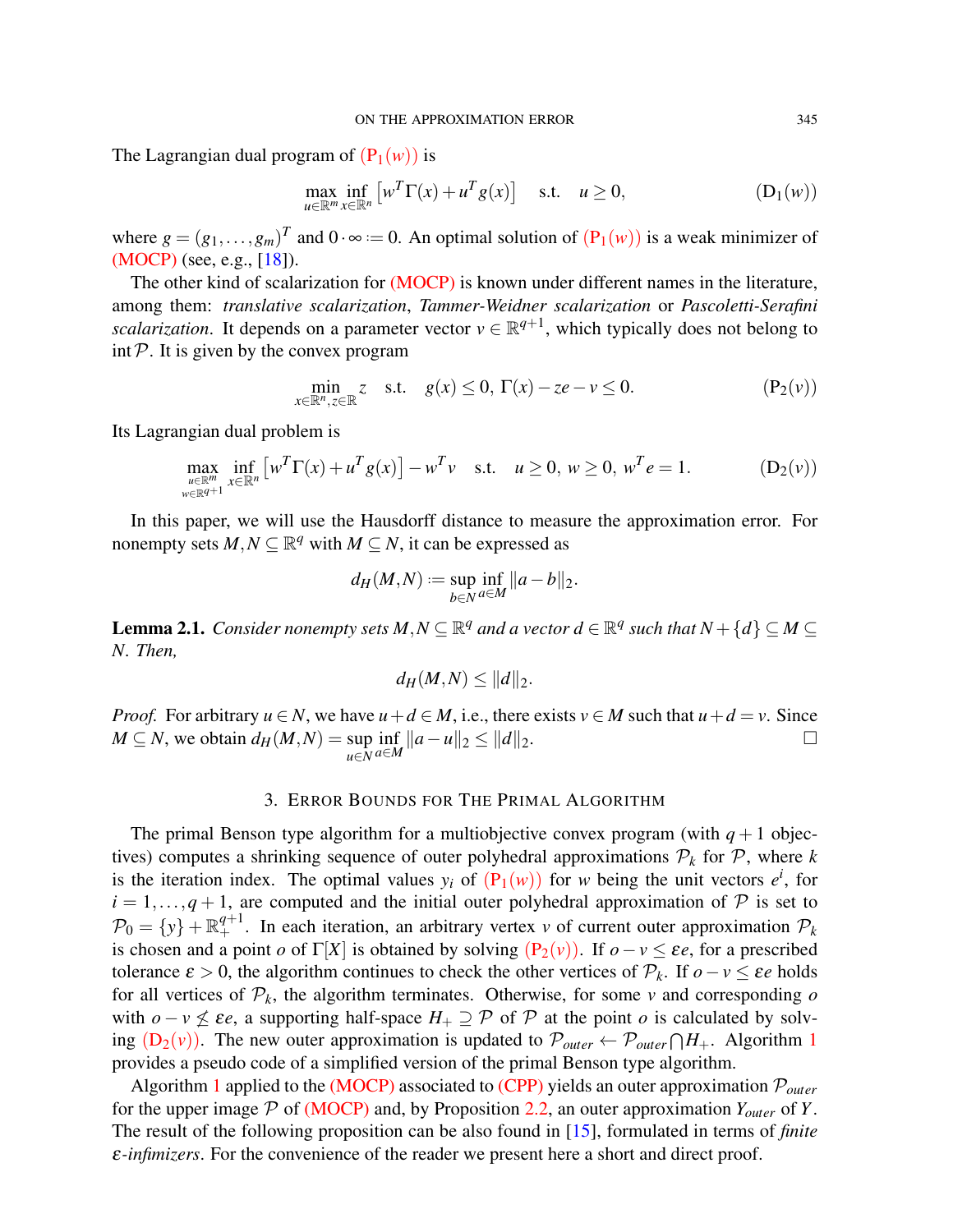Algorithm 1: Simplified primal Benson type algorithm for MOCP ([\[15\]](#page-13-1))

**Input:**  $\varepsilon$ ,  $\mathcal{P}_0$ Output: An outer approximation P*outer* of P 1 *V* ← Ø;  $\mathcal{P}_{outer}$  ←  $\mathcal{P}_0$ ; 2 compute the vertex set  $\bar{V}$  of  $\mathcal{P}_{outer}$ ; 3 while  $\bar{V} \backslash V \neq \emptyset$  do 4 choose  $v \in \overline{V} \backslash V$ ;  $5 \mid (x, z, u, w) \leftarrow \text{solve}((P_2(v)), (D_2(v)))$  $5 \mid (x, z, u, w) \leftarrow \text{solve}((P_2(v)), (D_2(v)))$  $5 \mid (x, z, u, w) \leftarrow \text{solve}((P_2(v)), (D_2(v)))$ ; 6 if  $z > \varepsilon$  then  $\mathcal{P}_{outer} \leftarrow \mathcal{P}_{outer} \bigcap \{ \mathrm{y} \in \mathbb{R}^{q+1} : \pmb{\varphi}(\mathrm{y}, D^*(w)) \geq 0 \};$  $\mathbf{8}$  update the vertex set  $\bar{V}$  of  $\mathcal{P}_{outer}$ ; <sup>9</sup> else  $10$   $|$   $V \leftarrow V \bigcup \{v\};$  $11$  end <sup>12</sup> end <sup>13</sup> return P*outer*

<span id="page-5-1"></span>Proposition 3.1. *For an arbitrary instance of problem* [\(MOCP\)](#page-1-0) *and some given* ε > 0*, let* P*outer be the result of Algorithm [1.](#page-4-3) Then,*

$$
\mathcal{P}_{outer}+\varepsilon\{e\}\subseteq\mathcal{P}.
$$

*Proof.* Let  $v \in \mathcal{P}_{outer}$ . Then *v* can be expressed by the vertices  $v^1, \ldots, v^k$  of  $\mathcal{P}_{outer}$  and a point  $c \in \mathbb{R}^{q+1}_+$  as

$$
v=\sum_{i=1}^k\lambda_iv^i+c,\quad \lambda_1,\ldots,\lambda_k\geq 0,\quad \sum_{i=1}^k\lambda_i=1.
$$

By the stopping criterion of Algorithm [1,](#page-4-3) for each  $v^i$ ,  $i = 1, ..., k$ , there exists  $o^i \in \Gamma[X]$  such that  $o^i - v^i \le \varepsilon e$ . For  $o :=$ *k* ∑ *i*=1  $\lambda_i o^i \in \Gamma[X]$ , we have

$$
o-v=\sum_{i=1}^k\lambda_i(o^i-v^i)-c\leq \varepsilon e-c\leq \varepsilon e.
$$

Thus  $v + \varepsilon e$  belongs to  $\Gamma[X] + \mathbb{R}^{q+1} = \mathcal{P}$ , which proves the claim.

We start with a bound for [\(MOCP\);](#page-1-0) see, e.g., [\[13,](#page-12-13) Remark 3.4].

<span id="page-5-0"></span>**Proposition 3.2.** *For an arbitrary instance of problem* [\(MOCP\)](#page-1-0) *with*  $q + 1$  *objectives, let*  $P$  *be the upper image and*  $P_{outer}$  *be the result of Algorithm [1](#page-4-3) for some given*  $\varepsilon > 0$ *. Then* 

$$
d_H(\mathcal{P}_{outer}, \mathcal{P}) \leq \varepsilon \sqrt{q+1}.
$$

*Proof.* By Proposition [3.1](#page-5-1) and Lemma [2.1,](#page-4-4) we have  $d_H(\mathcal{P}_{outer}, \mathcal{P}) \le ||\varepsilon e||_2 = \varepsilon$  $\sqrt{q+1}$ . □

This bound is tight as shown by the following example.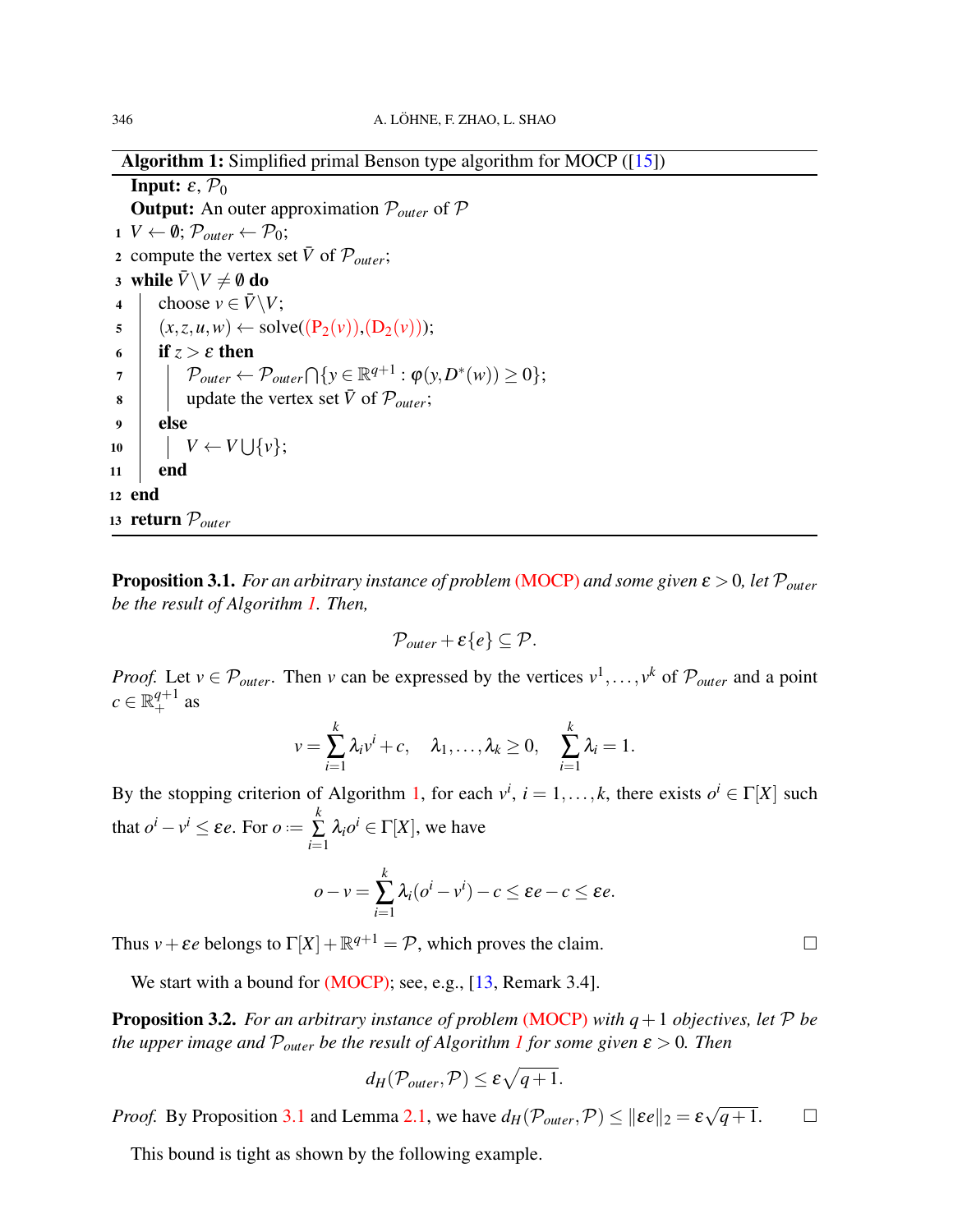**Example 3.1.** Let  $\varepsilon = \frac{1}{a+1}$  $\frac{1}{q+1}, \mathcal{P} = \{x \in \mathbb{R}^{q+1} \mid x + \frac{1}{q+1}\}$  $\frac{1}{q+1}e \geq 0, \; e^{T}(x+\frac{1}{q+1})$  $\frac{1}{q+1}e$   $\geq$  1}. Then Algo-rithm [1](#page-4-3) terminates with the initial outer approximation  $\mathcal{P}_{outer} = \{-\frac{1}{q+1}e\} + \mathbb{R}^{q+1}_+$  and we have  $d_H(\mathcal{P}_{outer}, \mathcal{P}) = \varepsilon \sqrt{q+1}.$ 

Now we prove the error bound for [\(CPP\)](#page-0-0) solved with Algorithm [1.](#page-4-3)

<span id="page-6-0"></span>Theorem 3.1. *Let an arbitrary instance of* [\(CPP\)](#page-0-0) *be given. Let* P*outer be the result of Algorithm [1](#page-4-3) applied to the associated* [\(MOCP\)](#page-1-0) *for some given*  $\varepsilon > 0$  *and let*  $Y_{outer} := \pi[\mathcal{P}_{outer} \cap H]$ *. Then Youter* ⊇ *Y and*

$$
d_H(Y_{outer},Y) \leq \varepsilon \sqrt{q^2+q-1}.
$$

*Proof.* Let  $\bar{v}$  be an arbitrary point in  $Y_{outer}$ . Then  $v := (\bar{v}^T, -e^T\bar{v})^T \in \mathcal{P}_{outer} \cap H$ . By Proposition [3.1,](#page-5-1) we have  $v + \varepsilon e \in \mathcal{P}$ . Thus there exists  $o \in \Gamma[X]$  with  $o \le v + \varepsilon e$ . Since  $\Gamma[X] \subseteq H$ , we have  $e^T o = 0$ . By Proposition [2.1](#page-2-1) (ii), we have  $\bar{o} = \pi(o) \in Y$ . We have  $\bar{o}_i \le \varepsilon + \bar{v}_i$ ,  $i = 1, \ldots, q$  and  $o_{q+1} = -e^T \bar{o} \leq \varepsilon + v_{q+1} = \varepsilon - e^T \bar{v}$ . Thus the point  $\bar{o} - \bar{v}$  belongs to the polytope  $T := \{t \in \mathbb{R}^q \mid$  $-e^T t \leq \varepsilon$ ,  $t \leq \varepsilon e$ . The vertex set of *T* is

vert 
$$
T = \{(\varepsilon, ..., \varepsilon)^T, (-\varepsilon q, \varepsilon, ..., \varepsilon)^T, (\varepsilon, -\varepsilon q, \varepsilon, ..., \varepsilon)^T, ..., (\varepsilon, ..., \varepsilon, -\varepsilon q)^T\}.
$$

Thus  $\|\bar{u} - \bar{v}\|_2 \le \max\{\|t\|_2 : t \in \text{vert } T\} = \varepsilon \sqrt{q^2 + q - 1}$ . Since  $Y_{outer} \supseteq Y$  and for arbitrary  $\bar{v} \in Y_{outer}$  there exists  $\bar{u} \in Y$  with  $\|\bar{u} - \bar{v}\|_2 \le \varepsilon \sqrt{q^2 + q - 1}$ , we conclude that  $d_H(Y_{outer}, Y) \le$  $\varepsilon\sqrt{q}$  $\frac{2}{4}$  + *q*−1.

The following example shows that the upper bound of Theorem [3.1](#page-6-0) is tight for all  $q \ge 2$ , see also Figure [1.](#page-6-1)



<span id="page-6-1"></span>FIGURE 1. Illustration of Example [3.2](#page-7-1) for  $q = 2$ .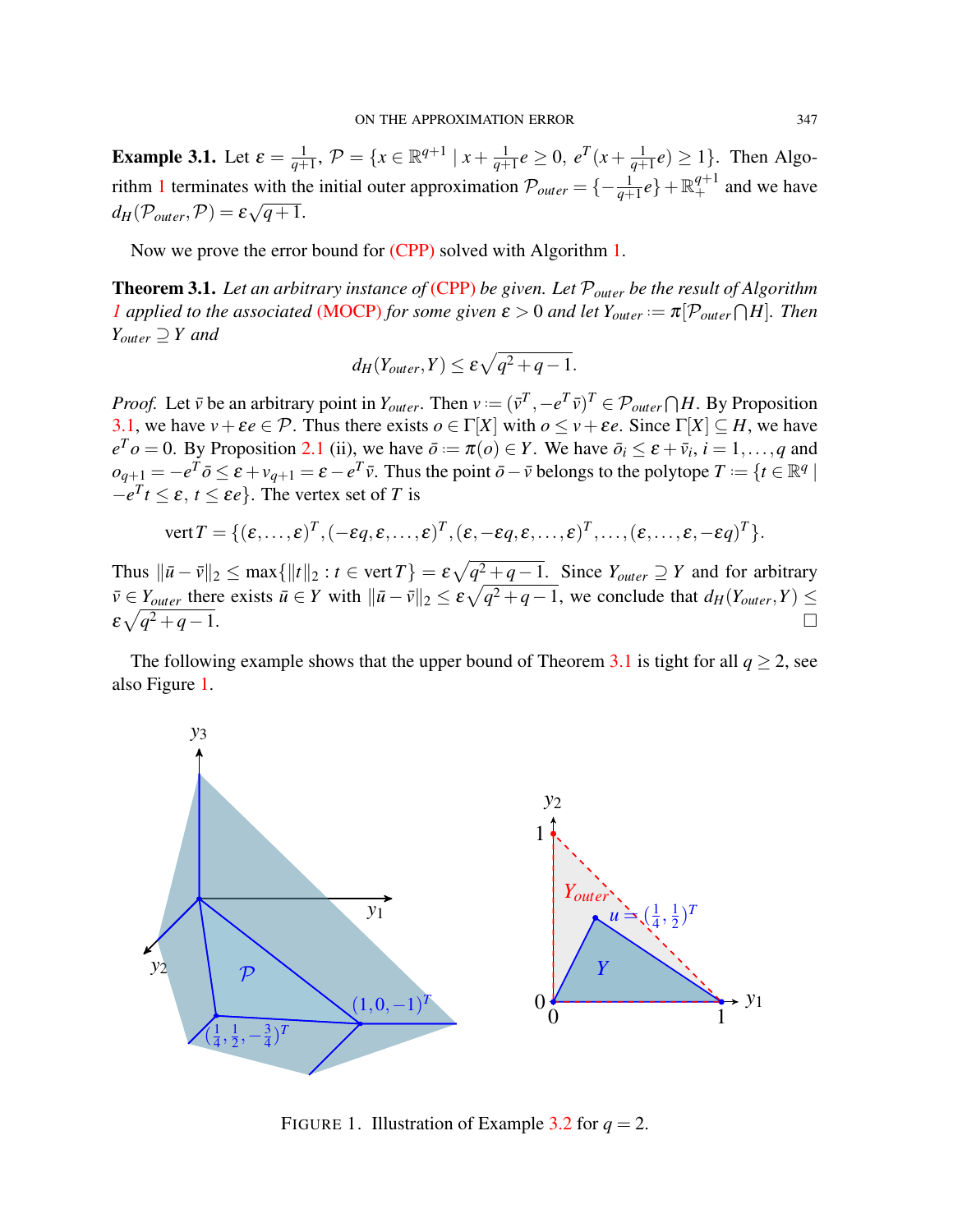<span id="page-7-1"></span>**Example 3.2.** For  $q \ge 2$ , let *Y* be a *q*-dimensional simplex given by

$$
Y = \left\{ x \in \mathbb{R}^q \mid x_q \ge 0, x_q \le 2x_i, i \in \{1, \dots, q-1\}, \sum_{i=1}^{q-1} x_i + \frac{3}{2}x_q \le 1 \right\}
$$

and let  $\varepsilon := \frac{1}{a+1}$  $\frac{1}{q+2}$ . The *q* + 1 vertices of *Y* are 0, the unit vectors *e<sup>i</sup>* for *i* ∈ {1,...,*q*−1} and the point

$$
u = \left(\frac{1}{q+2}, \ldots, \frac{1}{q+2}, \frac{2}{q+2}\right)^T.
$$

The upper image  $P$  has a V-represenatiaion with extremal directions  $d^i = e^i$  for  $i \in \{1, ..., q+1\}$ and vertices

$$
\begin{pmatrix} 0 \\ 0 \end{pmatrix}, \begin{pmatrix} e^1 \\ -1 \end{pmatrix}, \dots, \begin{pmatrix} e^{q-1} \\ -1 \end{pmatrix}, \begin{pmatrix} u \\ -e^T u \end{pmatrix}.
$$

Since  $-1 < -e^{T}u$ , the initial outer approximation computed by the primal Benson type algorithm (for  $q \ge 2$ ) is

$$
\mathcal{P}_0 = \{-e^{q+1}\} + \mathbb{R}^{q+1}
$$

.

The vertex  $v = -e^{q+1}$  of  $\mathcal{P}_0$  is chosen by the algorithm and we obtain  $z = \frac{1}{q+1} > \varepsilon$ . Since  $v + ze$ is a convex combination of the vertices of  $P$  with positive coefficients

$$
\lambda_1 = \frac{1}{2(q+1)}, \lambda_2 = \frac{1}{2(q+1)}, \ldots, \lambda_q = \frac{1}{2(q+1)}, \lambda_{q+1} = \frac{q+2}{2(q+1)},
$$

a cut with the hyperplane *H* is made by the algorithm. The outer approximation  $P_1$  has the vertices

$$
\begin{pmatrix} 0 \\ 0 \end{pmatrix}, \begin{pmatrix} e^1 \\ -1 \end{pmatrix}, \dots, \begin{pmatrix} e^{q-1} \\ -1 \end{pmatrix}, \begin{pmatrix} e^q \\ -1 \end{pmatrix}.
$$

The only vertex of  $P_1$ , which is not in  $P$ , is the last one in the list. We have

$$
\begin{pmatrix} u \\ -e^T u \end{pmatrix} \le \begin{pmatrix} e^q \\ -1 \end{pmatrix} + \varepsilon e.
$$

Thus, the algorithm terminates. The resulting outer approximation *Youter* of *Y* is the convex hull of 0 and  $e^i$  for  $i \in \{1, ..., q\}$ . For the approximation error, we have

$$
d_H(Y_{outer},Y) = ||e^q - u|| = \varepsilon \sqrt{q^2 + q - 1}.
$$

# 4. ERROR BOUNDS FOR THE DUAL BENSON TYPE ALGORITHM

<span id="page-7-0"></span>The dual Benson type algorithm begins with an initial outer polyhedral approximation  $\mathcal{D}_0$  of D. Let  $\bar{x}$  be an optimal solution to  $(P_1(\bar{w}))$  for some  $\bar{w} > 0$  with  $e^T \bar{w} = 1$ . The initial outer approximation can be defined by the initial inner approximation

$$
\mathcal{P}_0:=\{\Gamma(\bar{x})\}+\mathbb{R}^{q+1}_+
$$

of  $P$  by the geometric duality relation as

$$
\mathcal{D}_0:=\{y^*\in\mathbb{R}^{q+1}\mid \forall y\in\mathcal{P}_0:\;\boldsymbol{\varphi}(y,y^*)\geq 0\}.
$$

The dual Benson type algorithm constructs a sequence of shrinking polyhedral outer approximations  $\mathcal{D}_k$  of the lower image  $\mathcal D$  of the dual problem (MOCP<sup>\*</sup>), where *k* is the iteration index. In each iteration, an arbitrary vertex  $t$  of the current outer approximation  $\mathcal{D}_k$  is chosen. Then a corresponding boundary point  $s := D^*(t)$  of  $D$  is computed by solving  $(P_1(w))$  $(P_1(w))$  for  $w = w(t)$ .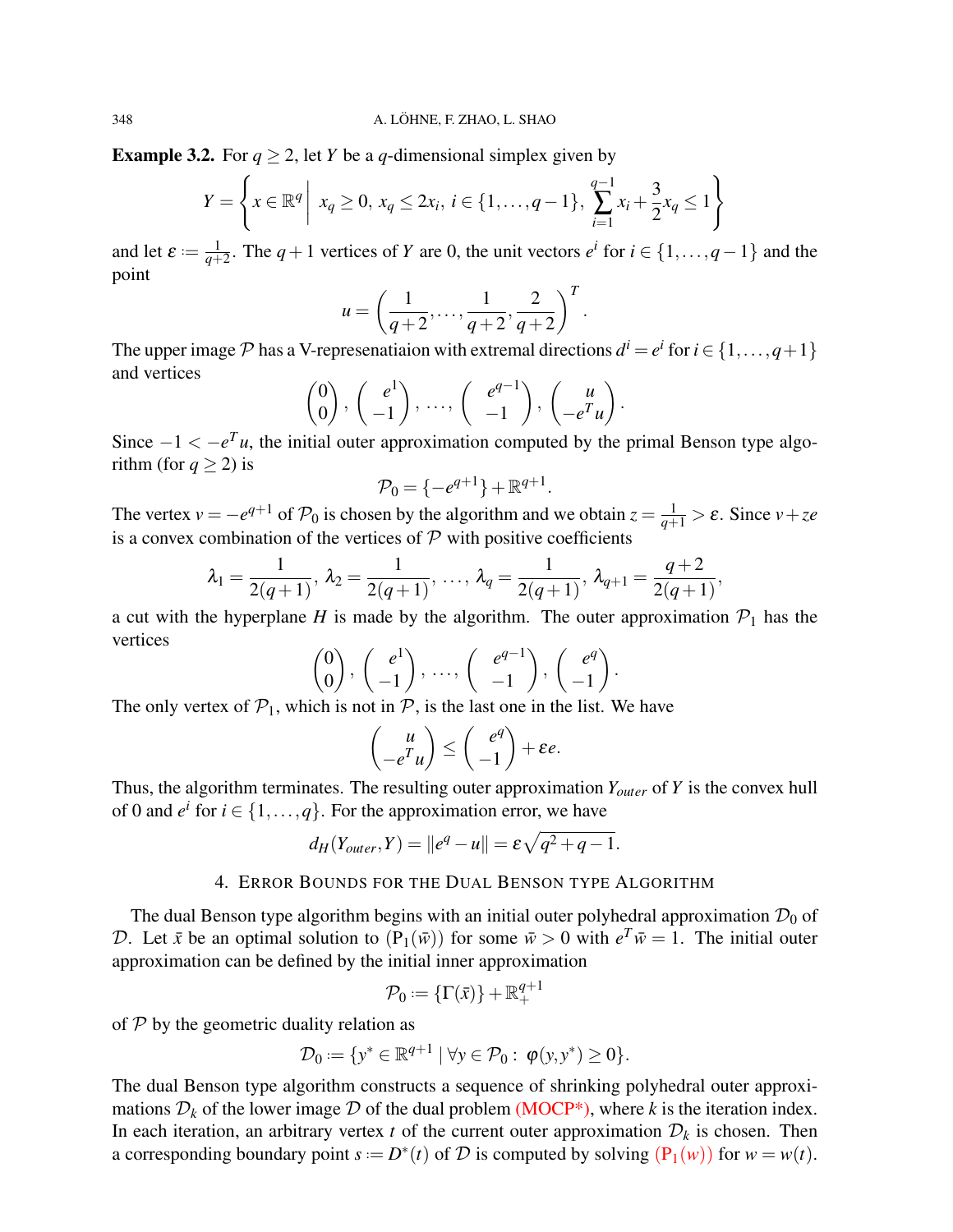If  $t_{q+1} - s_{q+1} > \varepsilon$ , for a prescribed tolerance  $\varepsilon > 0$ , a portion of the current outer approximation  $\mathcal{D}_k$  is cut off by a hyperplane supporting  $\mathcal D$  at the point  $s \in \mathcal D$ . Otherwise, the algorithm continues to check other vertices of  $\mathcal{D}_k$ . If  $t_{q+1} - s_{q+1} \leq \varepsilon$  for all vertices of  $\mathcal{D}_k$ , the algorithm terminates. By geometric duality, we obtain an inner approximation of  $P$  as

$$
\mathcal{P}_{inner} = \{ y \in \mathbb{R}^{q+1} \mid \forall y^* \in \mathcal{D}_{outer} : \varphi(y, y^*) \ge 0 \}.
$$

In Algorithm [2,](#page-8-0) we provide a pseudo code of this dual method. Note that, for *x* being an optimal solution of  $(P_1(w))$  $(P_1(w))$  for  $w = w(t)$ ,

$$
\varphi(\Gamma(x),t) = w(t)^T \Gamma(x) - t_{q+1} = s_{q+1} - t_{q+1}.
$$

Thus the stopping criterion can be expressed by the coupling function  $\varphi$ .

Note that we describe here a simplified version of the algorithm only, because many details are not relevant for investigations on error bounds. For a more detailed version as well as implementation issues, the reader is referred to [\[15\]](#page-13-1).

<span id="page-8-0"></span>Algorithm 2: Simplified dual Benson type algorithm for MOCP (alternative Algorithm  $2$  in [\[15\]](#page-13-1))

**Input:**  $\varepsilon$ ,  $\mathcal{D}_0$ **Output:** An inner approximation  $P_{inner}$  of  $P$ 1 *T* ←  $\emptyset$ ;  $\mathcal{D}_{outer}$  ←  $\mathcal{D}_0$ ; 2 compute the vertex set  $\bar{T}$  of  $\mathcal{D}_{outer}$ ; 3 while  $\bar{T} \setminus T \neq \emptyset$  do 4 choose  $t \in \overline{T} \backslash T$  $\mathfrak{s}$  |  $x \leftarrow solve(\mathbf{P}_1(w(t)))$ ; 6 **if**  $\varphi(\Gamma(x), t) < -\varepsilon$  then  $\mathcal{D}_{outer} \leftarrow \mathcal{D}_{outer} \bigcap \{ \mathrm{y}^* \in \mathbb{R}^{q+1} : \boldsymbol{\varphi}(\Gamma(\mathrm{x}), \mathrm{y}^*) \geq 0 \};$  $\mathbf{8}$  update the vertex set  $\bar{T}$  of  $\mathcal{D}_{outer}$ ;  $9$  else  $10$   $\vert$   $T \leftarrow T \bigcup \{t\};$  $11$  end <sup>12</sup> end 13  $\mathcal{P}_{inner} = \{ y \in \mathbb{R}^{q+1} \mid \forall y^* \in \mathcal{D}_{outer} : \varphi(y, y^*) \ge 0 \};$ <sup>14</sup> return P*inner*

The result of the following proposition can be also found in [\[15\]](#page-13-1), formulated in terms of *finite* ε*-infimizers*. To make this exposition self-contained, we give a direct proof here.

<span id="page-8-2"></span>**Proposition 4.1.** Let  $\mathcal{P}_{inner}$  be the result of Algorithm [2](#page-8-0) for some given  $\varepsilon > 0$ . Then,

$$
\mathcal{P}+\varepsilon\{e\}\subseteq \mathcal{P}_{inner}.
$$

*Proof.* Proceeding analogously to the proof of Proposition [3.1,](#page-5-1) we see that the stopping criterion in Algorithm [2](#page-8-0) yields

<span id="page-8-1"></span>
$$
\mathcal{D}_{outer} - \varepsilon \{ e^{q+1} \} \subseteq \mathcal{D}.
$$
 (4.1)

Let *y*  $\in \mathcal{P}$ . By weak duality,  $\varphi(y, y^*) \ge 0$  holds for all  $y^* \in \mathcal{D}$ . From [\(4.1\)](#page-8-1), we have

 $\forall y^* \in \mathcal{D}_{outer}: \quad \boldsymbol{\varphi}(y, y^* - \boldsymbol{\varepsilon} e^{q+1}) \geq 0.$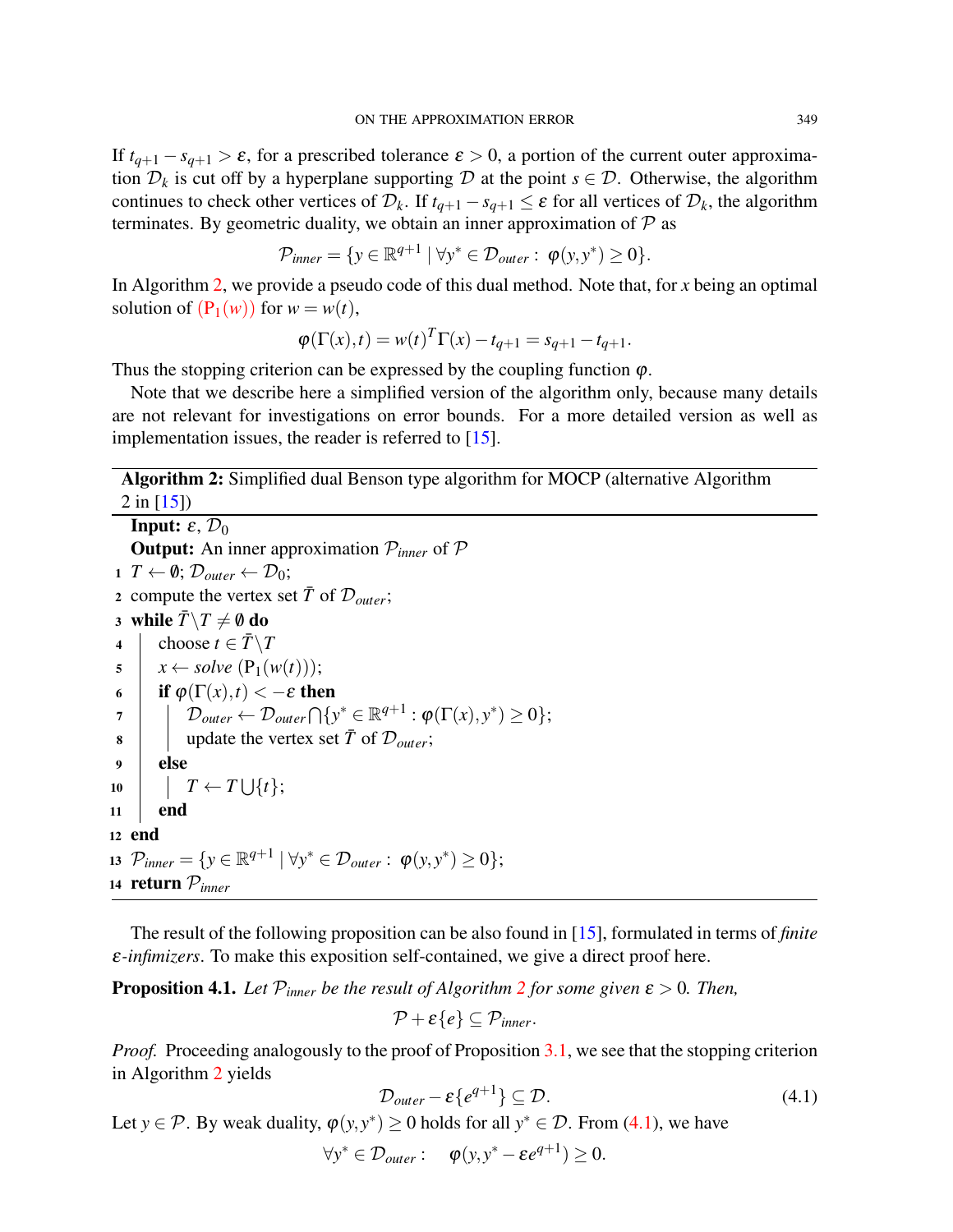350 A. LÖHNE, F. ZHAO, L. SHAO

Since  $\varphi(y, y^* - \varepsilon e^{q+1}) = \varphi(y + \varepsilon e, y^*)$ , we have  $y + \varepsilon e \in \mathcal{P}_{inner}$ .

As in the previous section, we again start with a bound for [\(MOCP\).](#page-1-0)

<span id="page-9-0"></span>**Proposition 4.2.** *For an arbitrary instance of problem* [\(MOCP\)](#page-1-0) *with*  $q + 1$  *objectives, let*  $P$  *be the upper image and*  $P_{inner}$  *be the result of Algorithm* [2](#page-8-0) *for some given*  $\varepsilon > 0$ *. Then* 

$$
d_H(\mathcal{P}_{inner}, \mathcal{P}) \leq \varepsilon \sqrt{q+1}.
$$

*Proof.* This follows from Proposition [4.1](#page-8-2) and Lemma [2.1.](#page-4-4)  $\Box$ 

In the framework of arbitrary MOCP, this bound is tight.

**Example 4.1.** Let  $S := \text{conv}\{x^0, x^1, ..., x^{q+1}\}$  with

$$
x^{i} := \frac{1}{i} \sum_{j=1}^{i} e^{j}, \qquad i \in \{1, ..., q+1\},
$$
  

$$
x^{0} := \frac{1}{q+1} \sum_{i=1}^{q+1} x^{i} - \varepsilon e.
$$

Let  $\bar{\mathcal{P}} := S + \mathbb{R}^{q+1}_+$ . We have  $e^T x^i = 1$  for all  $i \in \{1, ..., q+1\}$ . For  $\varepsilon = 0, x^0$  is a relative interior point of conv  $\{x^1, \ldots, x^{q+1}\}$ . For sufficiently small  $\varepsilon > 0$ , the points  $x^0, \ldots, x^{q+1}$  are the vertices of  $\bar{\mathcal{P}}$ .

Consider a sufficiently small real number  $\varepsilon > 0$ . Choose  $\bar{w}$  sufficiently close to  $e^1$  such that  $e^T \overline{w} = 1$  and  $\overline{w} > 0$ . Then  $x^{q+1}$  is an optimal solution to  $(P_1(\overline{w}))$ . We obtain  $\overline{\mathcal{P}}_0 = \{x^{q+1}\} +$  $\mathbb{R}^{q+1}$ . The vertices of  $\bar{\mathcal{D}}_0$  are

$$
t^1:=\begin{pmatrix}e^1\\ \frac{1}{q+1}\end{pmatrix},\ \ldots,\ t^q:=\begin{pmatrix}e^q\\ \frac{1}{q+1}\end{pmatrix},\ t^{q+1}:=\begin{pmatrix}0\\ \frac{1}{q+1}\end{pmatrix}.
$$

We choose  $t^{q+1}$ . For  $w = w(t^{q+1}) = e^{q+1}$ ,  $x^q$  is an optimal solution of  $(P_1(w))$  $(P_1(w))$  with optimal value 0. For sufficiently small  $\varepsilon > 0$ , the algorithm computes a new polyhedron

$$
\bar{\mathcal{D}}_1 := \bar{\mathcal{D}}_0 \cap \left\{ y^* \in \mathbb{R}^{q+1} \middle| y^*_{q+1} \leq \frac{1}{q} \sum_{i=1}^q y^*_i \right\}.
$$

Since the vertex  $t^q$  of  $\bar{\mathcal{D}}_0$  also belongs to  $\bar{\mathcal{D}}_1$ , it is a vertex of  $\bar{\mathcal{D}}_1$  and can be chosen next. We obtain  $w = w(t^q) = e^q$  and  $x^{q-1}$  is an optimal solution of  $(P_1(w))$  $(P_1(w))$  with optimal value 0. For sufficiently small  $\varepsilon > 0$ , the algorithm computes a new polyhedron

$$
\bar{\mathcal{D}}_2 := \bar{\mathcal{D}}_1 \cap \left\{ y^* \in \mathbb{R}^{q+1} \middle| y^*_{q+1} \leq \frac{1}{q-1} \sum_{i=1}^{q-1} y^*_i \right\}.
$$

Since the vertex  $t^{q-1}$  of  $\bar{\mathcal{D}}_0$  also belongs to  $\bar{\mathcal{D}}_2$ , it is a vertex of  $\bar{\mathcal{D}}_2$  and can be chosen next. Proceeding in this way, we obtain the outer approximation  $\bar{\mathcal{D}}_q$  of  $\bar{\mathcal{D}}$  with corresponding inner approximation

$$
\bar{\mathcal{P}}_q = \text{conv} \{x^1, \ldots, x^{q+1}\} + \mathbb{R}^{q+1}_+
$$

of  $\bar{\mathcal{P}}$ .

Let  $\hat{t}$  be a vertex of  $\bar{\mathcal{D}}_q$ , which does not belong to  $\bar{\mathcal{D}}$ . An optimal solution of  $(P_1(w(\hat{t})))$ is attained in a vertex of  $\bar{\bar{\mathcal{P}}}$ . The points  $x^1, \ldots, x^{q+1}$  cannot be optimal solutions of  $(P_1(w(\hat{t})))$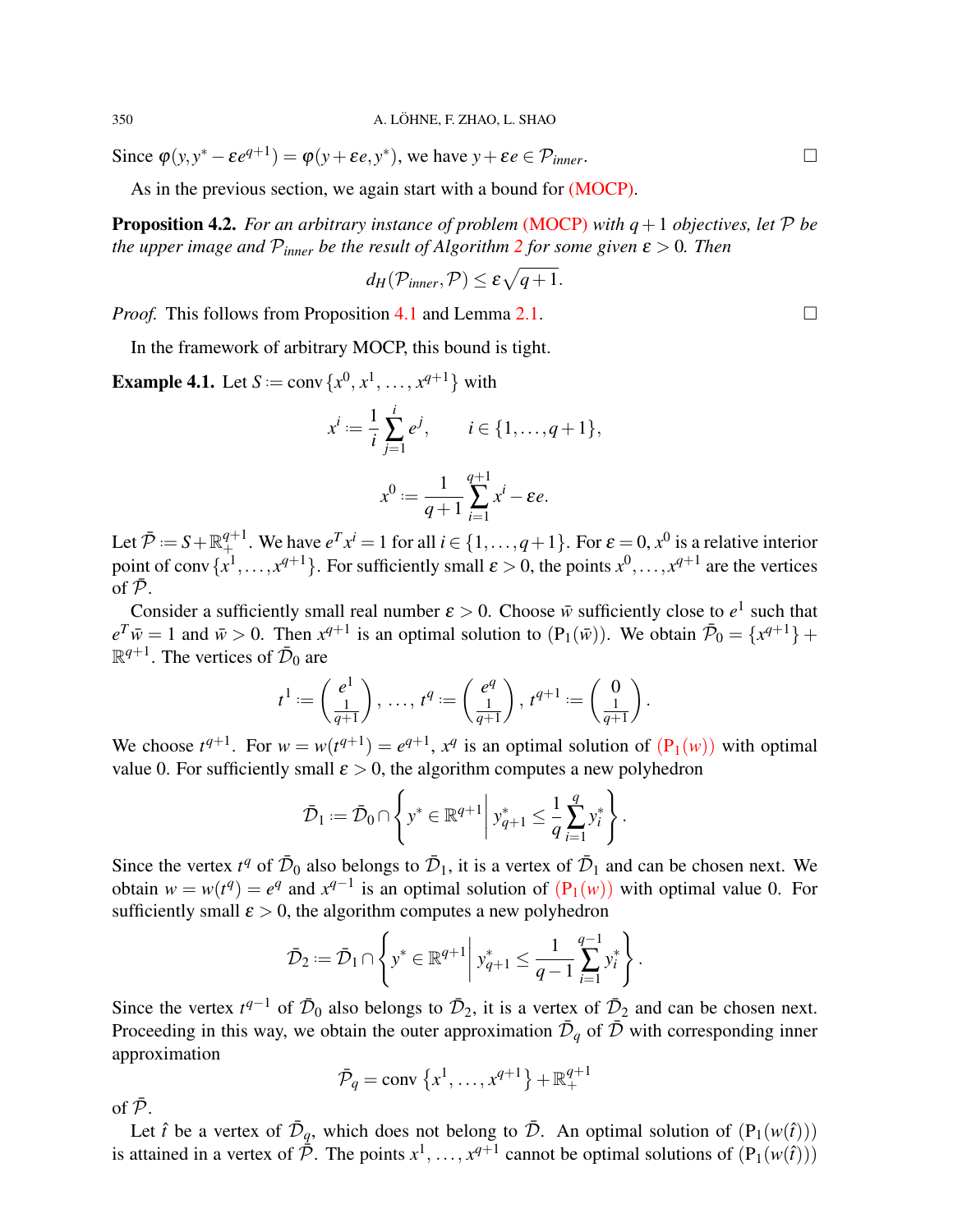because in this case,  $\hat{t}$  was cut off in an earlier iteration step. Thus  $x^0$  must be an optimal solution of  $(P_1(w(\hat{t})))$ . For  $\varepsilon > 0$  being sufficiently small, we have  $w(\hat{t}) > 0$ . The only facet of  $\bar{\mathcal{P}}_q$  with (inner) normal vector  $w > 0$  is  $F := \text{conv}\{x^1, \ldots, x^{q+1}\}\$ . Thus, geometric duality implies that  $\hat{t}$ is uniquely defined by  $\hat{t} = \Psi^{-1}(F) = (q+1)^{-1}e$ . We have  $\varphi(x^0, \hat{t}) = -\varepsilon$  and thus the algorithm terminates with  $\bar{\mathcal{P}}_{outer} = \bar{\mathcal{P}}_q$ . For sufficiently small  $\varepsilon > 0$  we obtain  $d_H(\bar{\mathcal{P}}_{outer}, \bar{\mathcal{P}}) = \varepsilon ||e||_2 =$  $\varepsilon\sqrt{q+1}$ . To construct an example of [\(MOCP\),](#page-1-0) we define  $P = \bar{P} - \{\frac{1}{q+1}e\}$ . From the preceding results, we have  $\mathcal{P}_{outer} = \bar{\mathcal{P}}_{outer} - {\frac{1}{q+1}e}$ . Then we obtain  $d_H(\mathcal{P}_{outer}, \mathcal{P}) = \varepsilon \sqrt{q+1}$ . √

We next point out a special property of  $\mathcal{P}_{inner}$ , when [\(MOCP\)](#page-1-0) was obtained from [\(CPP\).](#page-0-0)

<span id="page-10-1"></span>Proposition 4.3. *Let an arbitrary instance of* [\(CPP\)](#page-0-0) *be given. Let* P*inner be the result of Algorithm* [2](#page-8-0) *applied to the associated* [\(MOCP\)](#page-1-0) *for some given*  $\varepsilon > 0$ *. Then,* 

$$
\mathcal{P}_{inner} = (\mathcal{P}_{inner} \cap H) + \mathbb{R}^{q+1}_+.
$$

*Proof.* From  $\mathcal{P}_0 \subseteq \mathcal{P}_{inner} \subseteq \mathcal{P}$ , we conclude that  $\mathcal{P}_{inner}$  has the recession cone  $\mathbb{R}^{q+1}_+$ , i.e.,  $\mathcal{P}_{inner}$ can be expressed by its vertices vert  $P_{inner}$  as

$$
\mathcal{P}_{inner} = \text{vert } \mathcal{P}_{inner} + \mathbb{R}^{q+1}_+.
$$

The inclusion  $\supseteq$  is now obvious. To prove the converse inclusion, we show that each vertex of  $P_{inner}$  belongs to *H*. Let *y* be a vertex of  $P_{inner}$ . Geometric duality (applied to an MOLP with upper image  $\mathcal{P}_{inner}$ ) yields that  $F^* := \Psi^{-1}(\{y\})$  is a *K*-maximal facet of  $\mathcal{D}_{outer}$ . In Algorithm [2,](#page-8-0) we see that such a facet has the form  $F^* = \Psi^{-1}(\{\Gamma(x)\})$  for some  $x \in X$ . Since  $\Psi$  is one-to-one, we have  $y = \Gamma(x) \in H$ .

Now, we prove the error bound for [\(CPP\)](#page-0-0) solved with Algorithm [2.](#page-8-0) We obtain the same bound as for Algorithm [1.](#page-4-3)

<span id="page-10-0"></span>Theorem 4.1. *Let an arbitrary instance of* [\(CPP\)](#page-0-0) *be given. Let* P*inner be the result of Algorithm [2](#page-8-0) applied to the associated* [\(MOCP\)](#page-1-0) *for some given*  $\varepsilon > 0$  *and let*  $Y_{inner} := \pi[\mathcal{P}_{inner} \cap H]$ *. Then*  $Y_{inner} \subseteq Y$  and

$$
d_H(Y_{inner}, Y) \leq \varepsilon \sqrt{q^2 + q - 1}.
$$

*Proof.* Let  $\bar{v}$  be an arbitrary point in *Y*. Then  $v := (\bar{v}^T, -e^T\bar{v})^T \in \mathcal{P} \cap H$ . By Proposition [4.1,](#page-8-2) we have  $v + \varepsilon e \in \mathcal{P}_{inner}$ . By Proposition [4.3,](#page-10-1) there exists  $o \in \mathcal{P}_{inner} \cap H$  with  $o \le v + \varepsilon e$ . We have  $\bar{\rho} := \pi(\rho) \in Y_{inner}, \bar{o}_i \leq \varepsilon + \bar{\nu}_i, i = 1, \dots, q$  and  $o_{q+1} = -e^T \bar{o} \leq \varepsilon + \nu_{q+1} = \varepsilon - e^T \bar{\nu}$ . Thus the point  $\bar{\sigma} - \bar{v}$  belongs to the polytope  $T := \{t \in \mathbb{R}^q \mid -e^T t \leq \varepsilon, t \leq \varepsilon e\}$ . Like in the proof of Theorem [3.1,](#page-6-0) we obtain  $\|\bar{\sigma} - \bar{v}\|_2 \le \varepsilon \sqrt{q^2 + q - 1}$ . Since  $Y_{inner} \subseteq Y$  and for arbitrary  $\bar{v} \in Y$  there exists  $\bar{\rho} \in Y_{inner}$  with  $\|\bar{\rho} - \bar{\nu}\|_2 \leq \varepsilon \sqrt{q^2 + q - 1}$ , we conclude that  $d_H(Y_{inner}, Y) \leq \varepsilon \sqrt{q^2 + q - 1}$ .  $\Box$ 

The bound in Theorem [4.1](#page-10-0) is tight for any dimension  $q \ge 1$  as shown in the following example, see also Figure [2.](#page-11-0)

<span id="page-10-2"></span>**Example 4.2.** Let  $\varepsilon = \frac{1}{a+1}$  $\frac{1}{q+1}$  and let

$$
Y = X = \{x \in \mathbb{R}^q \mid x \ge 0, e^T x \le 1\}.
$$

The vertices of *Y* are 0 and unit vectors  $e^i$  for  $i \in \{1, ..., q\}$ . A V-representation of  $P$  is given by the extremal directions  $e^i$  for  $i \in \{1, ..., q\}$  and the vertices

$$
\begin{pmatrix} e^1 \\ -1 \end{pmatrix}, \dots, \begin{pmatrix} e^q \\ -1 \end{pmatrix}, \begin{pmatrix} 0 \\ 0 \end{pmatrix}
$$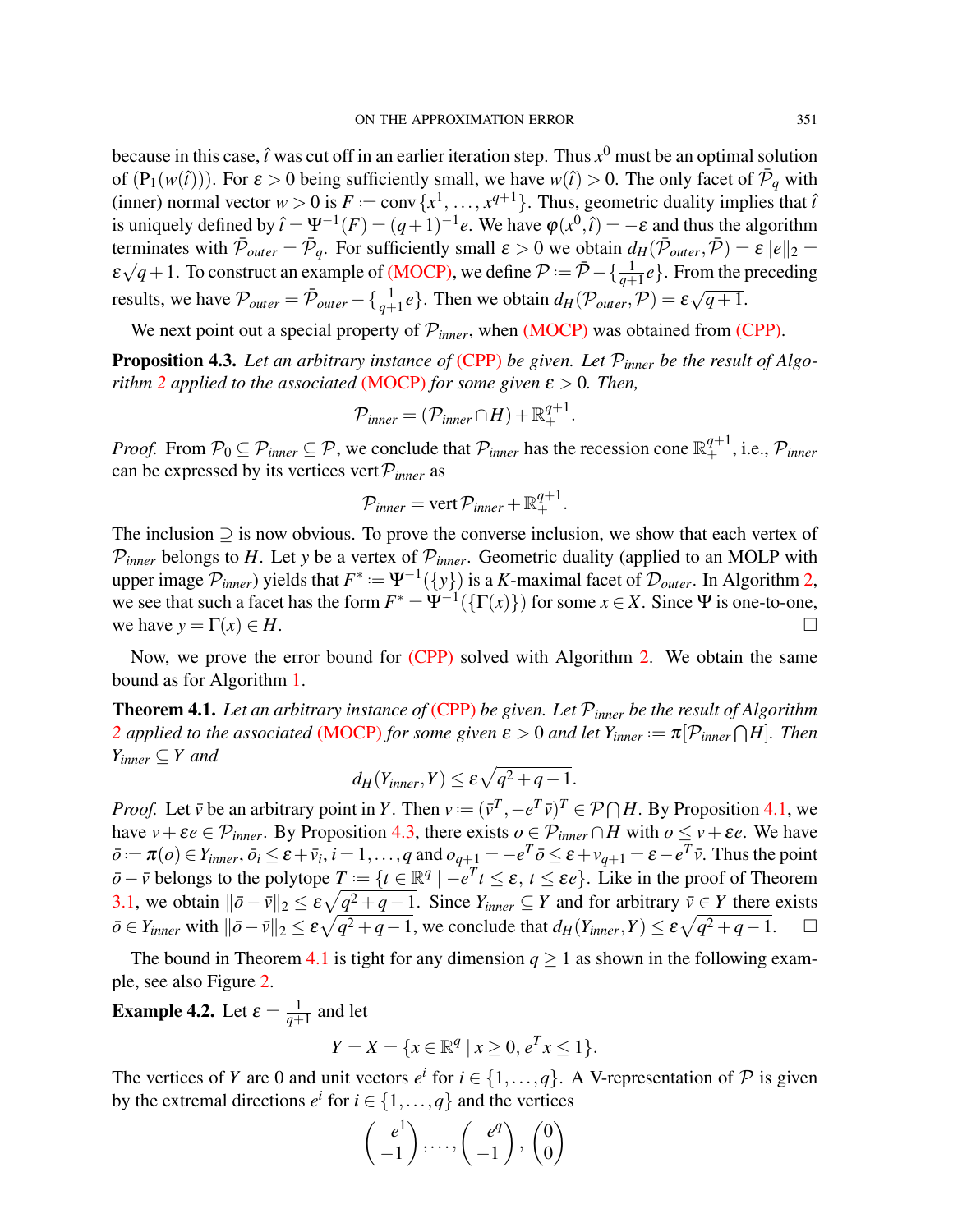

<span id="page-11-0"></span>FIGURE 2. Illustration of Example [4.2](#page-10-2) for  $q = 2$ .

of  $P$ . From geometric duality we obtain an H-representation of  $D$  as

$$
\mathcal{D} = \left\{ y^* \in \mathbb{R}^{q+1} \middle| \forall j \in \{1, ..., q\} : y^*_{j} \ge 0, \sum_{i=1}^{q} y^*_{i} \le 1, y^*_{q+1} \le y^*_{j} + \sum_{i=1}^{q} y^*_{i} - 1, y^*_{q+1} \le 0 \right\}.
$$

To get the initial outer approximation  $\mathcal{D}_0$  of  $\mathcal{D}$ , we solve  $(P_1(w))$  for  $w = \frac{1}{q+1}$  $\frac{1}{q+1}e$ . The set of optimal solutions is *X*. We choose

$$
x := \frac{1}{q+1}e \in X, \quad \Gamma(x) = \frac{1}{q+1} \begin{pmatrix} e \\ -q \end{pmatrix} \in \Gamma[X].
$$

This yieds  $\mathcal{D}_0$  with H-representation

$$
\mathcal{D}_0 = \left\{ y^* \in \mathbb{R}^{q+1} \middle| \ \forall j \in \{1, ..., q\} : y^*_{j} \ge 0, \ \sum_{i=1}^q y^*_{i} \le 1, \ y^*_{q+1} \le \sum_{i=1}^q y^*_{i} - \frac{q}{q+1} \right\}
$$

and vertices

$$
\begin{pmatrix} e^1 \\ \varepsilon \end{pmatrix}, \ldots, \begin{pmatrix} e^q \\ \varepsilon \end{pmatrix}, \begin{pmatrix} 0 \\ \varepsilon - 1 \end{pmatrix}.
$$

Since

$$
\begin{pmatrix} e^1 \\ 0 \end{pmatrix}, \dots, \begin{pmatrix} e^q \\ 0 \end{pmatrix}, \begin{pmatrix} 0 \\ -1 \end{pmatrix} \in \mathcal{D},
$$

the algorithm terminates. We obtain

$$
\mathcal{P}_{inner} = \{\Gamma(x)\} + \mathbb{R}^{q+1}_+ \quad \text{and} \quad Y_{inner} = \left\{\frac{1}{q+1}e\right\}.
$$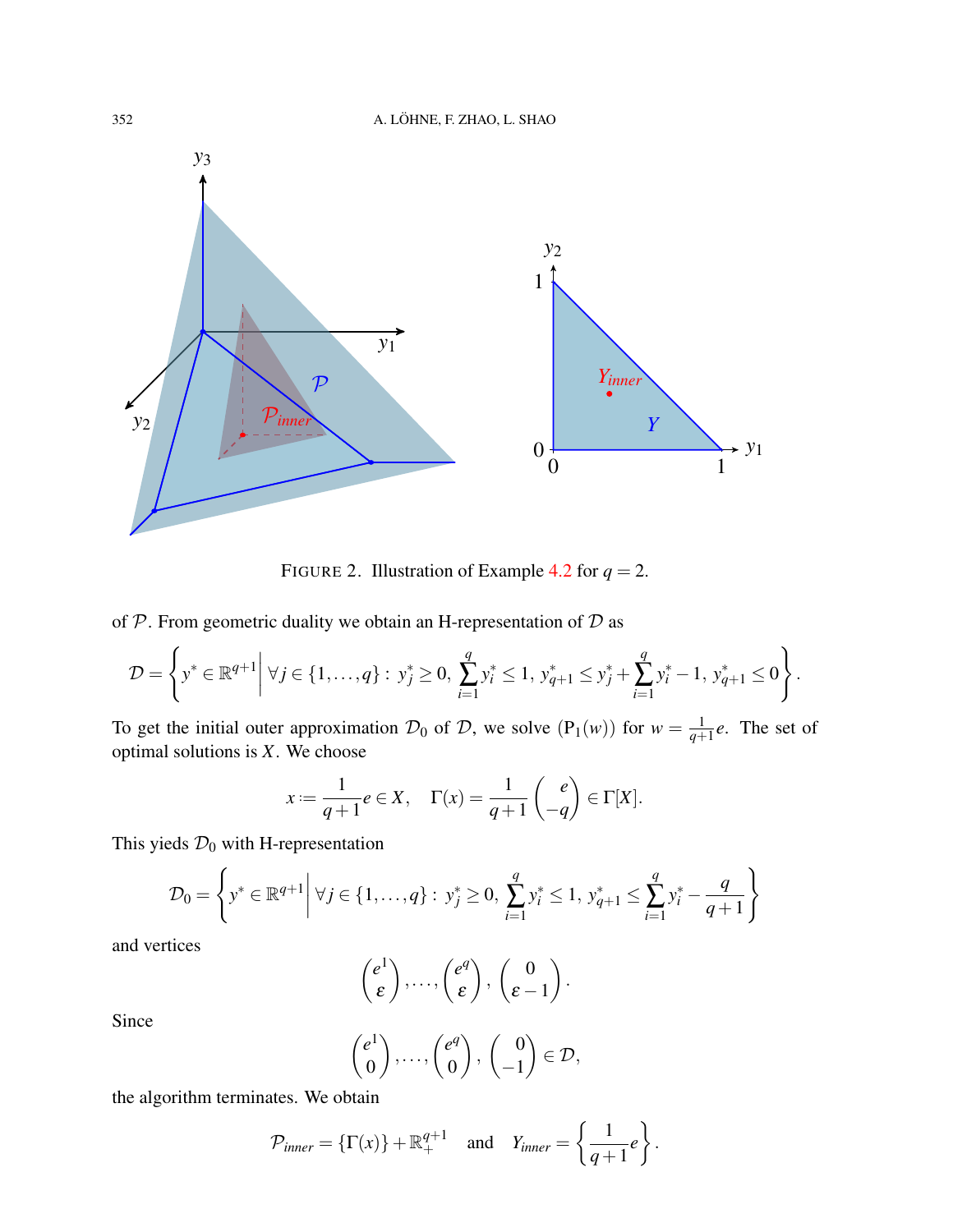Thus

$$
d_H(Y,Y_{inner}) \geq \left\|e^1 - \frac{1}{q+1}e\right\| = \varepsilon\sqrt{q^2+q-1}.
$$

### 5. CONCLUSION

<span id="page-12-12"></span>Outer or inner polyhedral approximations *Yapprox* of a convex body *Y* can be obtained from approximate solutions of a convex projection problem [\(CPP\).](#page-0-0) An approximate solution of [\(CPP\)](#page-0-0) can be obtained by solving an associated multiobjective convex program (MOCP) with the primal or dual Benson type algorithm for a given tolerance  $\varepsilon > 0$ . We have shown that the Hausdorff distance between *Y* and its polyhedral approximations *Yapprox* obtained by these methods is bounded tightly by  $\varepsilon \sqrt{q^2 + q - 1}$ , where  $q \ge 2$  is the dimension of *Y*.

#### Acknowledgments

The authors thank the two anonymous reviewers for their helpful comments. The third author was partially supported by the National Natural Science Foundation of China under Grant No. 12071025.

#### **REFERENCES**

- <span id="page-12-0"></span>[1] A. Löhne, B. Weißing, Equivalence between polyhedral projection, multiple objective linear programming and vector linear programming, Math. Methods Oper. Res. 84 (2016), 411-426.
- <span id="page-12-1"></span>[2] L. Shao, F. Zhao, Y. Cong, Approximation of convex bodies by multiple objective optimization and an application in reachable sets, Optimization 67 (2018), 783-796.
- <span id="page-12-2"></span>[3] G. Kováčová, B. Rudloff, Convex projection and convex vector optimization, arXiv preprint arXiv:2103.04076, 2021.
- <span id="page-12-3"></span>[4] D. Ciripoi, A. Löhne, B. Weißing, Bensolve tools, version 1.3. Gnu Octave / Matlab toolbox for calculus of convex polyhedra, calculus of polyhedral convex functions, global optimization, vector linear programming, <http://tools.bensolve.org>, 2019.
- <span id="page-12-4"></span>[5] A. Löhne, B. Weißing, Bensolve, version 2.1.0. A Free Vector Linear Program Solver, [http://bensolve.](http://bensolve.org) [org](http://bensolve.org), 2017.
- <span id="page-12-5"></span>[6] H. P. Benson, An outer approximation algorithm for generating all efficient extreme points in the outcome set of a multiple objective linear programming problem, J. Global Optim. 13 (1998), 1-24.
- <span id="page-12-6"></span>[7] F. Heyde, A. Löhne, Geometric duality in multiple objective linear programming, SIAM J. Optim. 19 (2008), 836-845.
- <span id="page-12-7"></span>[8] M. Ehrgott, A. Löhne, L. Shao, A dual variant of Benson's "outer approximation algorithm" for multiple objective linear programming, J. Global Optim. 52 (2012), 757-778.
- <span id="page-12-8"></span>[9] B. M. Mukhamediev, Approximate method of solving concave programming problems, U.S.S.R. Comput. Math. Math. Phys. 22 (1982), 238-245.
- <span id="page-12-9"></span>[10] G. K. Kamenev, A class of adaptive algorithms for approximating convex bodies by polyhedra, Comput. Math. Math. Phys. 32 (1992), 114-127.
- <span id="page-12-10"></span>[11] C. Lassez, J.-L. Lassez, Quantifier elimination for conjunctions of linear constraints via a convex hull algorithm, In: Bruce Randall Donald, Deepak Kapur, and Joseph L. Mundy, (ed.) Symbolic and Numerical Computation for Artificial Intelligence, pp. 103-119. Academic Press Limited, London, 1992.
- <span id="page-12-11"></span>[12] T. C. Y. Chan, T. Craig, T. Lee, M. B. Sharpe, Generalized inverse multiobjective optimization with application to cancer therapy, Oper. Res. 62 (2014), 680-695.
- <span id="page-12-13"></span>[13] D. Dörfler, A. Löhne, C. Schneider, B. Weißing, A Benson-type algorithm for bounded convex vector optimization problems with vertex selection, Optim. Meth. Soft. DOI:10.1080/10556788.2021.1880579.
- [14] M. Ehrgott, L. Shao, A. Schöbel, An approximation algorithm for convex multi-objective programming problems, J. Global Optim. 50 (2011), 397-416.